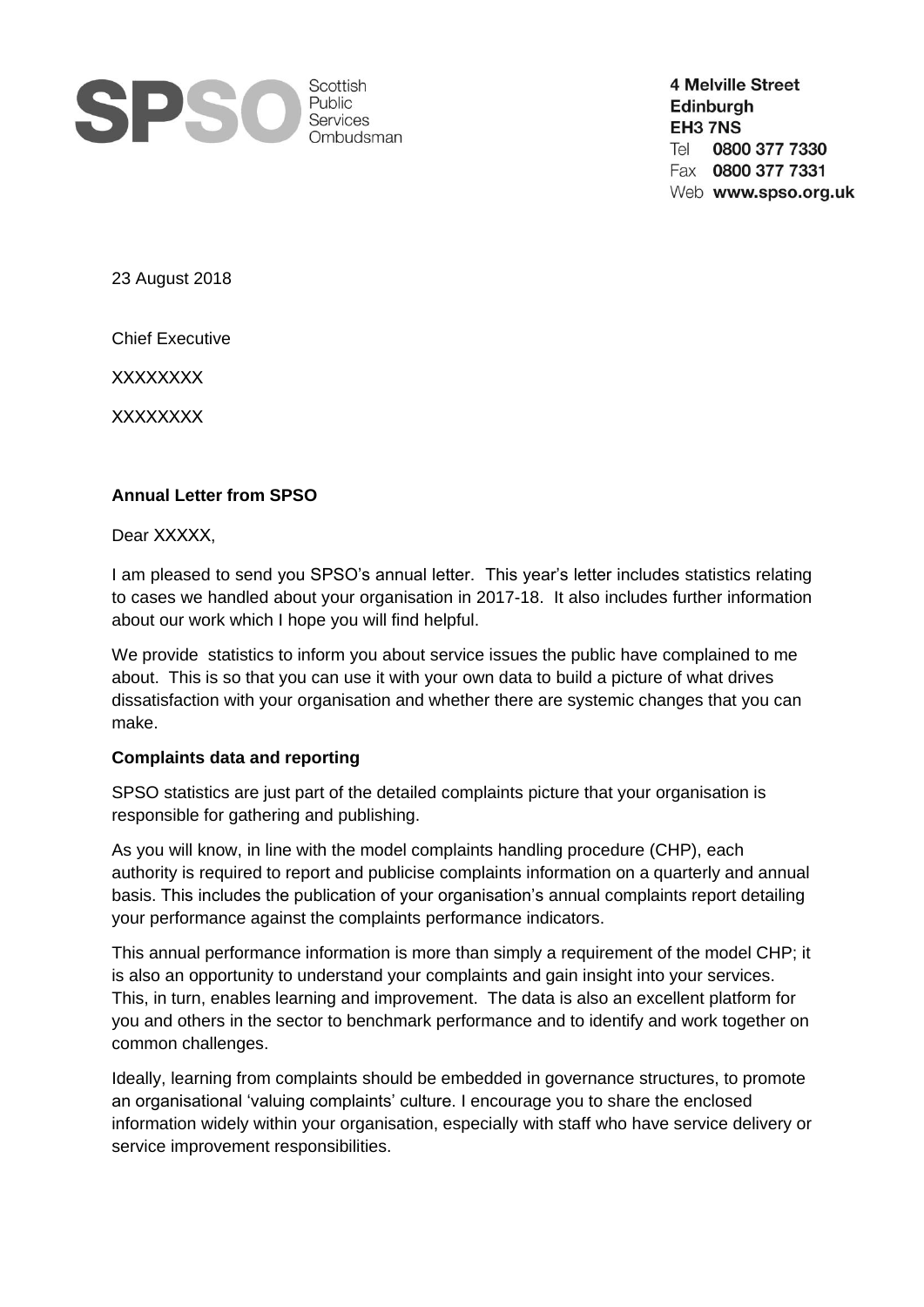This year we have noticed an increasing number of complaints are coming to us having first been handled by health and social care partnerships. When this happens, we log the complaint as relating to the HSCP as they have taken on the role of complaint handler. This also reflects the experience of the complainant who has dealt with the HSCP through their complaints process.

This means that if you have delegated any of your complaints handling to an HSCP, complaints that come to us through that route will not be reflected in the enclosed statistics. Details of HSCP complaints we have logged are on our website and you should confirm with the relevant HSCP whether any relate to services that they are delivering on your behalf.

## **The model CHP: Complaints performance indicators**

Last year I asked you to reflect on how and when you collect, collate and report your complaints data to ensure that it is timely, robust, and has integrity. I am pleased to note that the most recent annual performance data from the sector was compiled by the complaints network quicker than ever before and through a revised process that reduces the potential for errors in reporting. However, we do not yet hold a full set of data as two local authorities did not submit their data within the timescale set by the network. The network's benchmarking activities can only achieve the best outcomes where we are able to compare and contrast performance across all local authorities. Therefore, I have asked my CSA staff to ensure that those authorities that have not yet submitted their data to do so as soon as possible. Going forward, the complaints network members have agreed to move to quarterly reporting of the key complaints performance indicators in 2018-19. This is a very positive move and will allow the group to compare and contrast current data as we go through the year.

I was disappointed, however, to note that across the local government sector, the average timescales for closing complaints at stage 1 of the complaints procedure is 8.1 working days (against a performance measure of 5 working days) and the average timescales for closing complaints at stage 2 of the complainants procedure is 23.8 working days (against a performance measure of 20 working days). This is a deterioration from the previous year's reported performance for the sector. I noted that only around a third of all councils close complaints within the timescales at each stage. Therefore, I would again encourage you, through your participation in the complaints network to actively support the benchmarking of your complaints handling performance to help drive up the overall levels of performance across the sector.

As part of this year's business plan, my Standards team will be working to assess the effectiveness of the model CHPs in place across the public sector in Scotland. I would encourage you to feedback to us on where the procedure works well and where it may be improved to ensure we put people at the heart of public service provision.

# **Uphold Rate**

This year we have calculated the uphold rate using the number of complaints where we made a decision on the complaint, ie upheld, some upheld or not upheld. We feel that excluding withdrawn, resolved and otherwise incomplete investigations from this calculation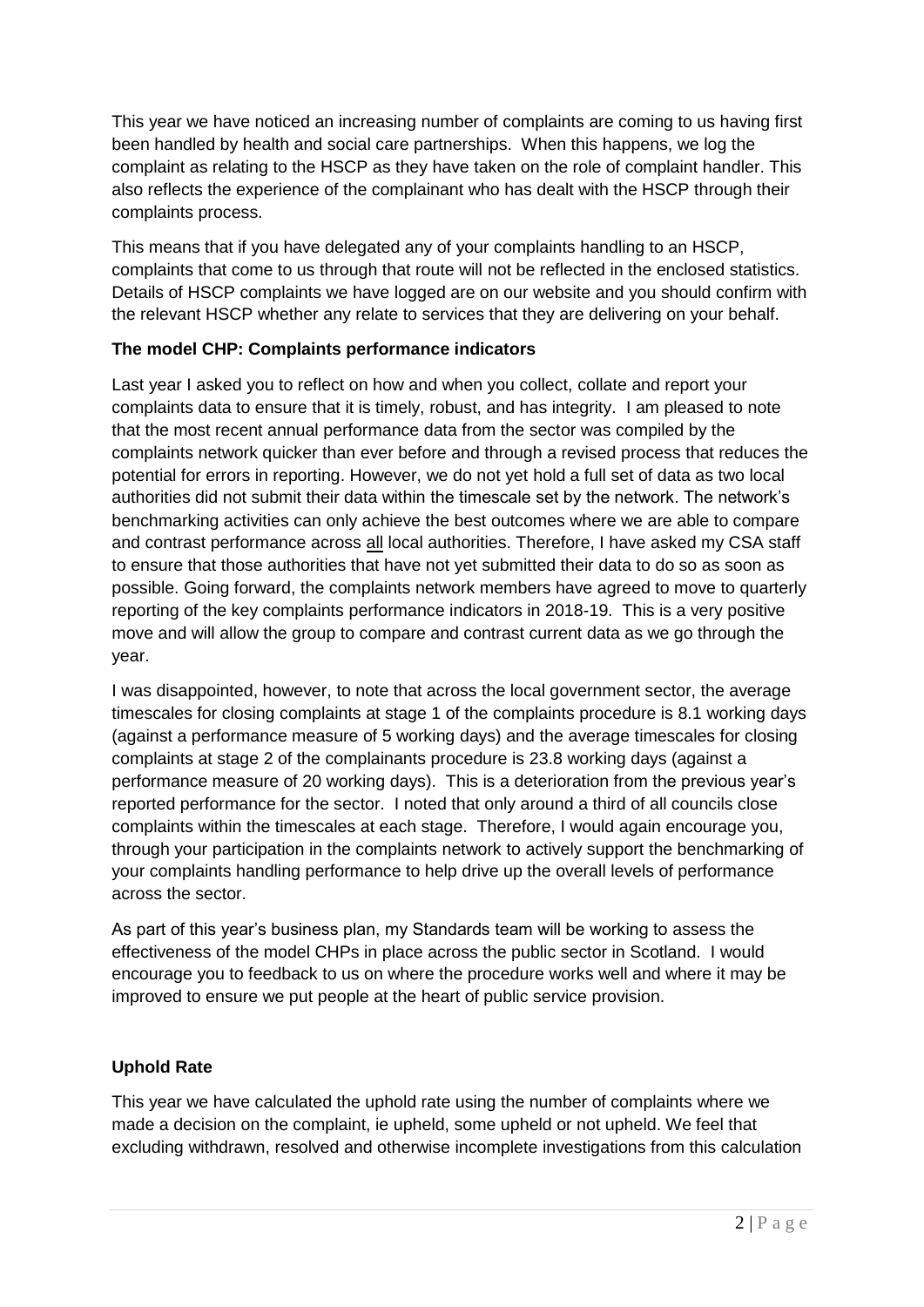gives a more accurate representation of the performance of organisations and allows you to benchmark more effectively.

You will therefore find the figures for uphold rate this year do not directly compare with previous years.

For information, we have included both our new uphold rate calculation, and the old uphold rate calculation on the tables for your organisation.

## **Complaint Handling Marker**

As you will be aware, in our complaints investigations we review to what extent authorities' complaints handling was in line with the requirements of the model CHP.

During 2017-18, we found that just over 22% of the cases we closed included one or more complaints handling failings. While it is pleasing to note that in many cases authorities identified shortcomings themselves prior to receiving feedback from us, I would like to draw your attention to the three key areas where authorities were likely to fail to meet the CHP requirements:

- **1.** Identifying fully each issue being complained about and providing an accurate, proportionate and evidence-based decision for each complaint.
- **2.** Communicating clearly with the complainant and managing their expectations in respect to the complaints process and likely outcomes.
- **3.** In respect of timescales at stage 2 of the model CHP, keeping the complainant updated where timescales will not be met.

Even if you did not have a complaint upheld by us, or we didn't make any findings about complaint handling, you might find it useful to consider your organisaton's performance in these three areas when reviewing annual complaints data.

As always we are keen to support you in developing and maintain good complaints handling practice.

#### **Best practice website**

All of our resources, guidance, updates and training opportunities for complaints handlers and governance teams are available on our website: [www.valuingcomplaints.org.uk](http://www.valuingcomplaints.org.uk/)

In 2017/18, we also published a thematic report under the title 'Making complaints work for everyone', which was launched at our SPSO conference in December 2017. The report focuses on the impact of complaints on staff who have been complained about. It highlights that organisations need to actively support their staff through complaints processes and engage staff in positive and purposeful activities to manage and learn from complaints. Although focused on staff, it also makes reference to service users and how supporting staff can support service improvement.

If you haven't done so already, I'd encourage you to read it at <http://www.valuingcomplaints.org.uk/spso-thematic-reports>